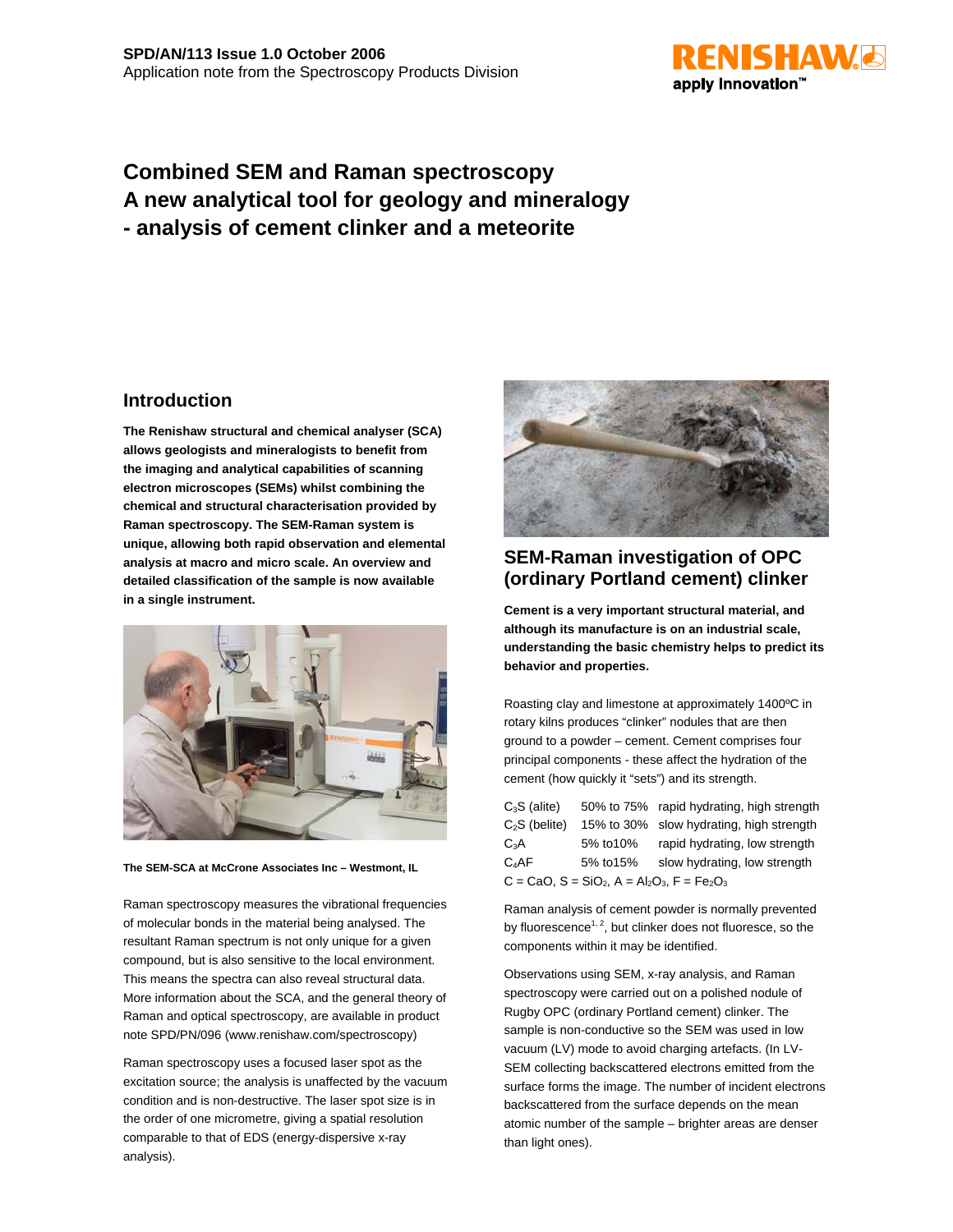

Figure 1 shows an LV-SEM image with a region (boxed) where dark globular inclusions exist in a light matrix. Raman spectra (Figure 2) were collected from a dark region (in blue), and from a light one (in red).



#### **Figure 1**

**LV-SEM image showing region from which Raman spectra were collected**



#### **Figure 2**



The broad band in the spectrum from the light region is normally attributed to small amounts of iron-bearing interstitial phases (although not haematite or magnetite –  $Fe<sub>2</sub>O<sub>3</sub>$ ,  $Fe<sub>3</sub>O<sub>4</sub>$ ) - but the phase could not be identified unambiguously

The spectra from the dark region also contain the interstitial iron band, but the other bands are characteristic of **portlandite** - Ca(OH)<sub>2.</sub> This is an unexpected finding since hydrated phases would not be expected in clinker, but Taylor $^3$  reports that this is most likely due to hydration of free lime (CaO) during sample preparation.

Figure 3 shows an LV SEM image from another region the atomic number contrast clearly identifies a grain boundary precipitate, and compositional variations within the grains themselves - these variations are not visible in the white-light image.



#### **Figure 3**

**LV-SEM image showing light and dark regions in the clinker matrix, and the presence of grain boundary precipitates. Raman spectra were collected from points A and B**

X-ray mapping (see Figure 4) shows that calcium and oxygen are everywhere, but the aluminium is confined to the grain boundaries, and the silicon to the grains. Iron is also present in the grain boundaries, but not continuously.



**Figure 4 X-ray maps from the region shown in figure 3**

X-ray analysis from the brighter region A (in Figure 3) showed the matrix comprised predominantly calcium, silicon, and oxygen - the Raman spectrum collected from point A (Figure 5 red spectrum) correlated well with a monoclinic  $C_3S$  standard (in blue). The bright regions are therefore identified as **alite** - (CaO)<sub>3</sub>.SiO<sub>2</sub>



**Figure 5 Raman spectrum collected from point A (Figure 3) in red, with** alite reference - (CaO)<sub>3</sub>.SiO<sub>2</sub> – in blue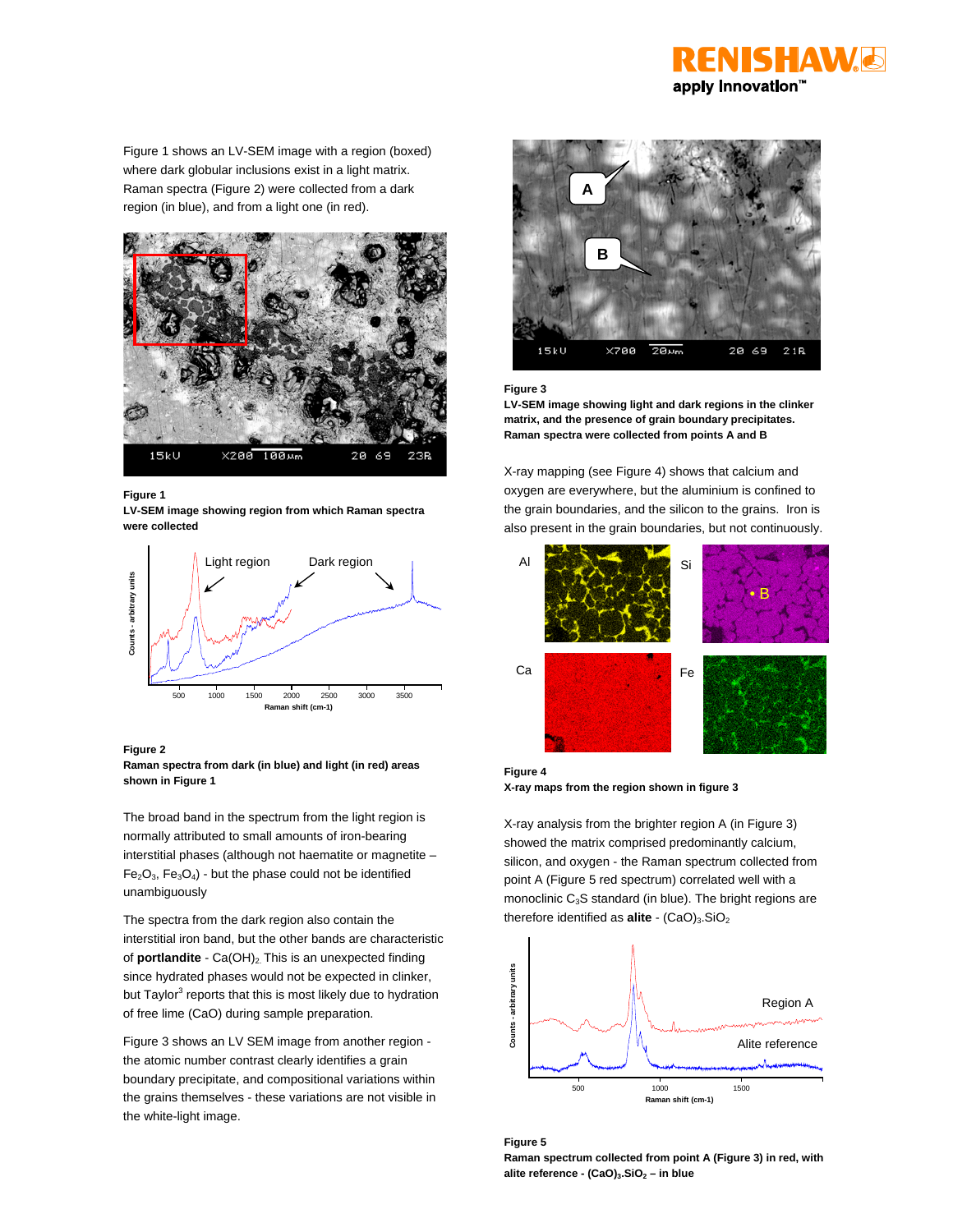

X-ray analysis showed the darker areas (region B) also comprised calcium, silicon, and oxygen but more calcium compared to the bright regions. The Raman spectrum collected from point B (Figure 6) shown in red correlated well with a  $C<sub>2</sub>S$  standard shown in blue. The darker regions are therefore identified as **belite** - (CaO)<sub>2</sub>.SiO<sub>2</sub>



#### **Figure 6**

**Raman spectrum collected from point B (Figure 3) in red, with** belite reference - (CaO)<sub>2</sub>.SiO<sub>2</sub> – in blue

Backscattered electron imaging in the SEM image shows the subtle variations in composition of the sample - these changes are not visible using optical microscopy. Furthermore, unlike optical microscopy, SEM imaging is insensitive to surface roughness and flatness due to imperfect sample preparation making visualisation simpler.

X-ray mapping confirms the spatial relationships of the sample components - the  $C_3A$  and  $C_4AF$  phases appear to be present as intergranular precipitates - image analysis of the x-ray maps allows the relative concentrations of these components to be estimated.

Raman analysis of the grains confirms they are **alite** and **belite** and similarly image analysis can reveal their relative concentrations. The SEM-Raman system therefore provides a new method for characterisation of clinker at both the *micro* and *macro* scale.

### **References**

- 1 C-S. Deng, et al, J. Mater. Chem., 2002, 12, 3105.
- 2 S.S. Potgieter-Vermaak, et al, Cem. Conc. Res. 2006, 36, 663.
- 3 H.F.W.Taylor, Cement Chemistry, 2nd Ed., Thomas Telford, 1997

## **SEM-Raman investigation of a meteorite**

**Meteorites are some of the oldest objects in the solar system, they are often remnants of the original material that first allowed the sun and planets to form. The composition of meteorites therefore can yield unique insight as to the processes involved in forming planetary systems**

Analysis of a meteorite from the William Mikuska collection was carried out at McCrone Associates Inc. Westmont, Illinois using their SEM-SCA.

The SEM images (Figure 7) were collected using the SEM in low-vacuum mode, so the contrast in the images comes predominantly from differences in mean atomic number. The images reveal the grain structure of the iron matrix, and identify lower atomic number inclusions within it.

Energy dispersive x-ray analysis observations (Figure 8) confirm the matrix is iron, and shows that the darker regions contain magnesium, silicon, and oxygen. Although the EDS data can be quantified, confidence in the characterisation of the inorganic phases can only be achieved if their composition is known in advance.

*In-situ* Raman spectroscopy (Figure 9) identifies the phases unambiguously as **enstatite** (Mg<sub>2</sub>Si<sub>2</sub>O<sub>6</sub>) and forsterite (Mg<sub>2</sub>SiO<sub>4</sub>). The Raman spectra from the different areas are clearly very different despite the similarity in composition of the magnesium silicates.

SEM imaging and x-ray analysis make the location of areas of interest quick and easy. X-ray analysis gives an indication of the composition, and then Raman analysis can identify the phases unambiguously.











#### **Figure 8**

**Figure 7**

**X-ray analysis from the regions indicated in Figure 7**



### **Figure 9**

**Raman analyses (in orange) from the regions indicated in Figure 7 and library reference spectra (in black)**